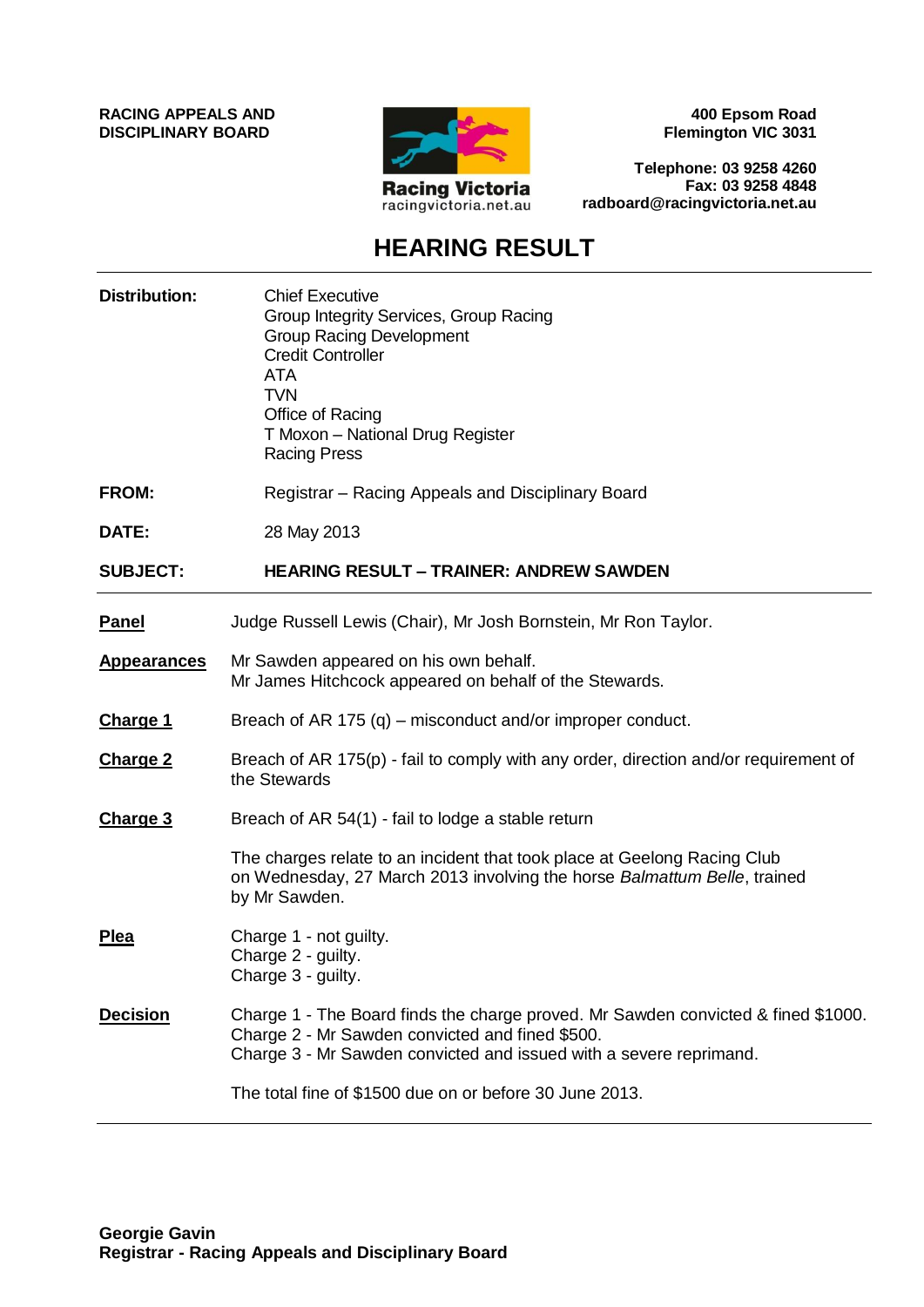# **TRANSCRIPT OF PROCEEDINGS**

## **RACING APPEALS AND DISCIPLINARY BOARD**

\_\_\_\_\_\_\_\_\_\_\_\_\_\_\_\_\_\_\_\_\_\_\_\_\_\_\_\_\_\_\_\_\_\_\_\_\_\_\_\_\_\_\_\_\_\_\_\_\_\_\_\_\_\_\_\_\_\_\_\_\_\_\_

### **HIS HONOUR JUDGE R.P.L. LEWIS, Chairman MR J. BORNSTEIN MR R. TAYLOR**

### **EXTRACT OF PROCEEDINGS**

### **DECISION**

### **TRAINER: ANDREW SAWDEN**

#### **MELBOURNE**

#### **TUESDAY, 28 MAY 2013**

MR J. HITCHCOCK appeared on behalf of the RVL Stewards

MR A. SAWDEN appeared on his own behalf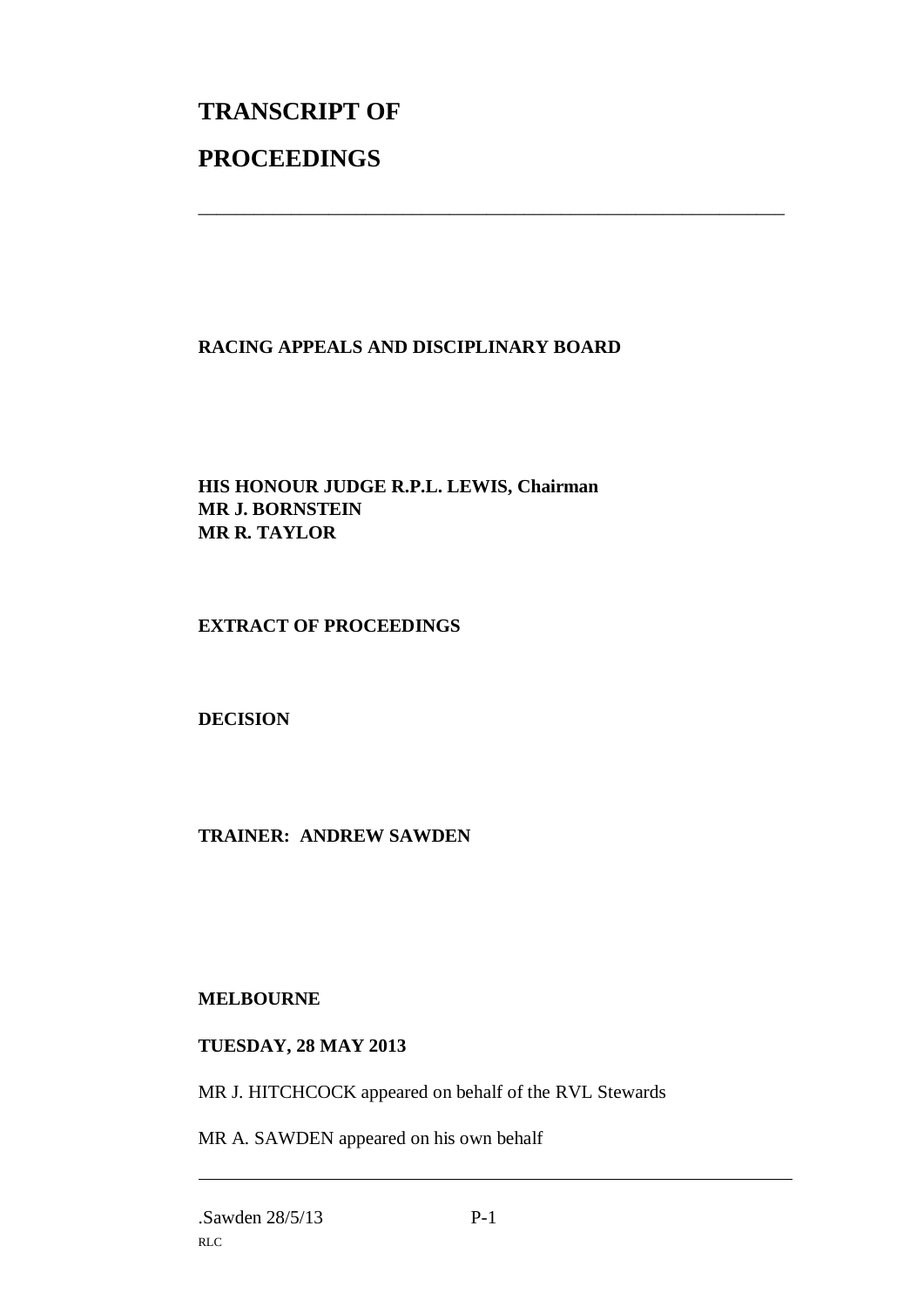CHAIRMAN: The Board has heard evidence in this case from two witnesses who have observed Mr Sawden to strike the horse with the lead rope in the vicinity of the head. We have also heard evidence from Dr Stewart.

Based on the evidence which we have heard, the Board is not satisfied that kicking a horse in the area of the stomach constitutes misconduct, particularly having regard to the evidence of Dr Stewart that, in the circumstances, it can provide a circuit-breaker and carries no risk of damage to the horse. The Board is satisfied, however, that Mr Sawden did strike the horse in the vicinity of the head with the end of the lead rope and that that striking occurred above the nostril area and, having regard to Mr Sawden's state of mind at the time, there was always the potential that a strike could be made which involved the horse's eyes, so there was always a risk of injury to the horse. In those circumstances, using the lead rope in the fashion I have described was unacceptable and constituted misconduct within the meaning of the section. Accordingly, charge 1 has been proved.

The Board has come to the following decision in relation to the question of penalty: in relation to charge 1, the Board regards the striking of the horse in the vicinity of the head as a significant matter, not only from the point of view of perception but, having regard to the evidence of Dr Stewart, it is quite unacceptable behaviour and carries with it the potential risk of injury to the horse. In the circumstances, the Board believes that this is the more serious of the three charges and Mr Sawden is fined \$1000 in relation to charge 1.